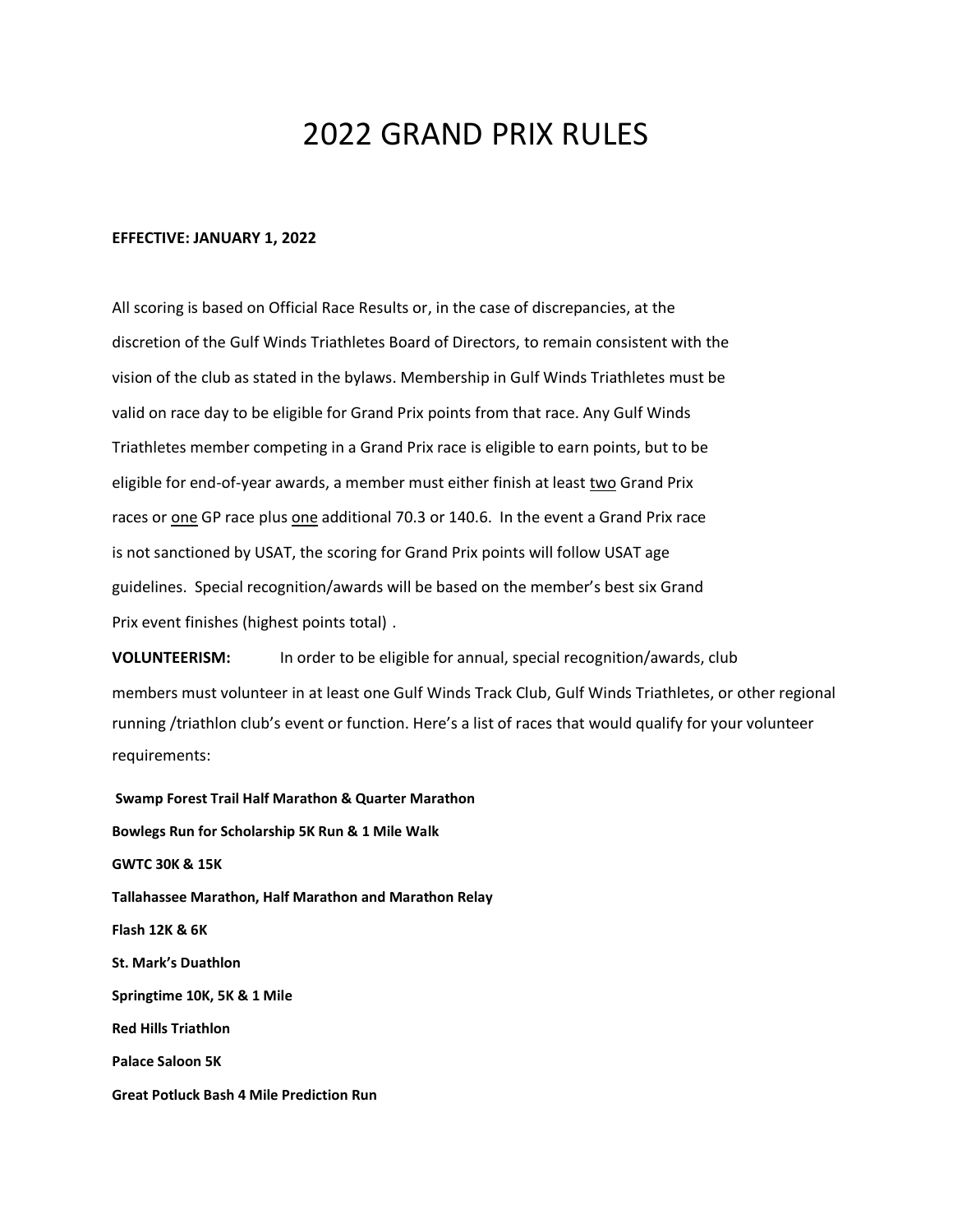**Breakfast on the Track Mile Miller Landing Madness 8K/5K/3K Run/Walk for Sickle Cell Anemia 5K Women's Distance Festival 5K & 1 Mile Salute to Steve Prefontaine 5K Forest Run Pine Run at Tall Timbers 20K Rex Cleveland Magic! Mile Tallahassee Turkey Trot 15K/10K/5K/1 Mile GWTC Ten Mile Challenge & Five Mile Challenge Tallahassee Ultra Distance Classic 50 Mile & 50K Tannenbaum 6K**

Examples of volunteerism would be working packet pick-up, race set up/break down, water stop, traffic control, race directing. Leading a Gulf Winds Track Club or Gulf Winds Triathletes training session is another way to meet your volunteerism requirement. If you are on a Gulf Winds Track Club or Gulf Winds Triathletes board or committee, that counts as your volunteer requirements. If you are not sure if something qualifies as a volunteer requirement, please contact the Gulf Winds Triathlete's scorekeeper. Please

email [gulfwindstriathletes@gmail.com](mailto:gulfwindstriathletes@gmail.com) to notify our scorekeeper(s) that you have met this requirement.

**OPEN POINTS:** Open Points are awarded to the first seven (7) male and (7) female Tri Club members to cross the finish line in a Grand Prix event. (1st place earns 30 points, 2nd earns 20, 3rd earns 17, 4th earns 15, 5th earns 13 points, 6th earns 10 points, and 7th earns 7 points.)

**AGE GROUP POINTS:** Age Group Points are awarded to the first seven (7) Tri Club members in each age group. (1st place earns 20 points, 2nd earns 15, 3rd earns 12 points, 4th earns 10 points, 5th earns 8 points, 6th earns 5 points, and 7th earns 3 points.) NOTE: It is possible to earn both Open Points and Age Group Points from a single event. Simply be one of the first seven (7) male and (7) female Tri Club members to cross the finish line and one of the top seven (7) finishers in your age group, and you'll rack up some serious Grand Prix points.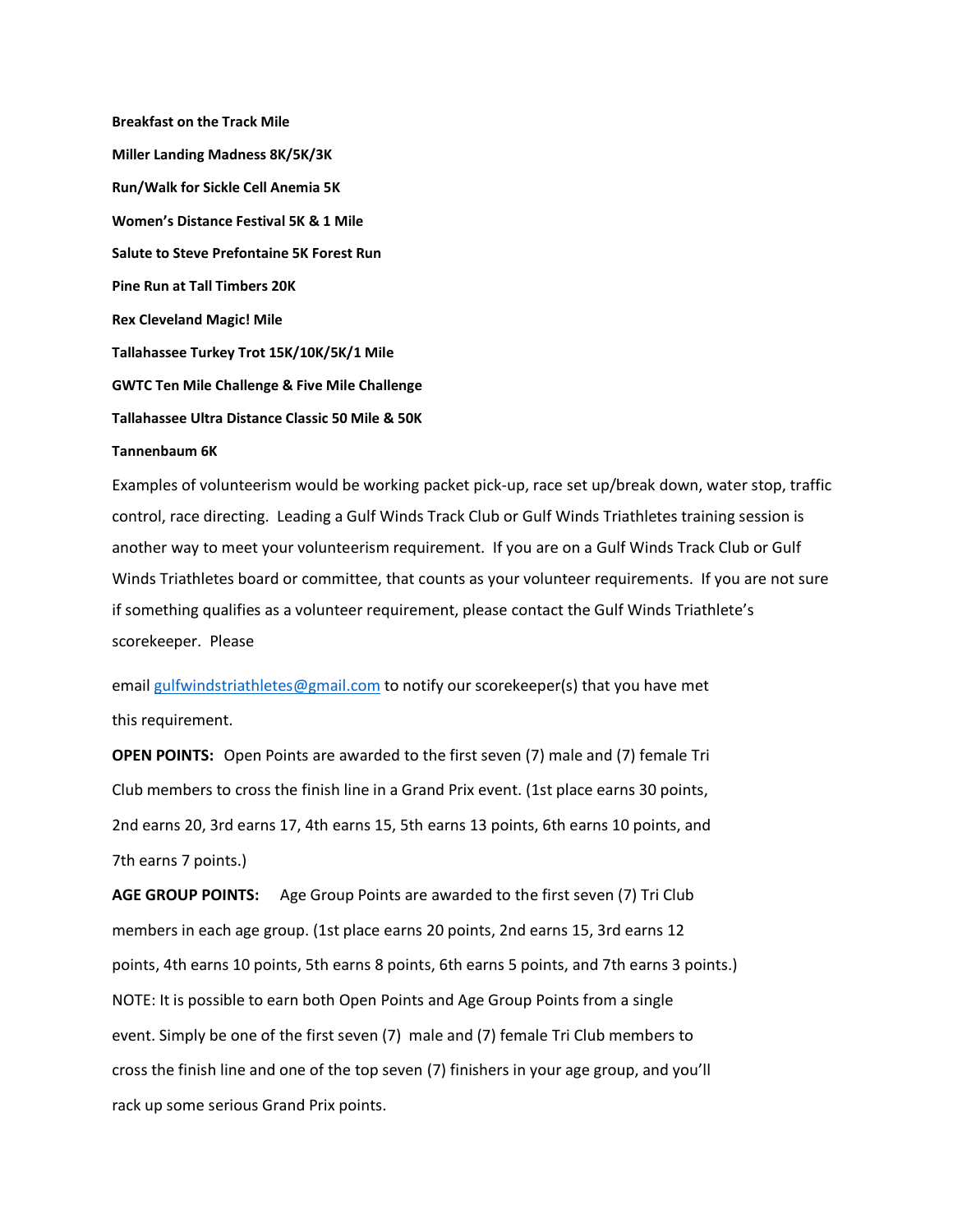**CLYDESDALE AND ATHENA:** The Clydesdale and Athena competitive divisions are based on weight minimums outlined in the USA Triathlon Competitive Rules. Athletes competing in the Clydesdale division must be a minimum of 220 pounds, and athletes in the Athena division must be a minimum of 165 pounds. Athletes who meet these qualifications may elect to participate in the Grand Prix in these divisions, rather than their age group, and should register for these divisions in any Grand Prix race that offers them. If a Grand Prix race does not offer these categories, the scorekeeper will treat the race as if it did, and award points in accordance with their finishing order relative to Gulf Winds Triathletes in these Grand Prix divisions, and not according to their age group finish.

NOTE: The category each athlete plans to race in (age group, athena, or clydesdale) must be declared at the beginning of the season and made known to the scorekeeper. The athlete may participate in only one category for the season.

**TARGETED RACE MULTIPLIER:** Each year, the club will designate up to five Grand Prix races as "targeted" races to promote maximum participation and camaraderie. Targeted races will receive a multiplier of 1.25 to both open and age group points. We will be attempting to have training and social events scheduled around these targeted races. As an added benefit to club members, we will also be reaching out to try and secure race registration, lodging, and other race-related discounts for these races!

**70.3 and 140.6 (or greater) POINTS:** Club members will receive 10 Grand Prix points for up to two 70.3 triathlons and 20 Grand Prix points for up to one 140.6 mile triathlon they successfully finish. There is a limit of (2) 70.3 and (1)140.6 triathlons to receive Grand Prix points for the year. The club member should report their successful completion of the event within 30 days. These points are applied to Open as well as AG divisions. Please email [gulfwindstriathletes@gmail.com](mailto:gulfwindstriathletes@gmail.com) to notify our scorekeeper(s) that you have successfully completed a 70.3 or 140.6 (or greater) event.

NOTE: If you participated in a Grand Prix event but don't see any points below from that event, please check to confirm that you were in the top seven (7) of your age group from the Tri Club before reporting a discrepancy. Please report any discrepancies to